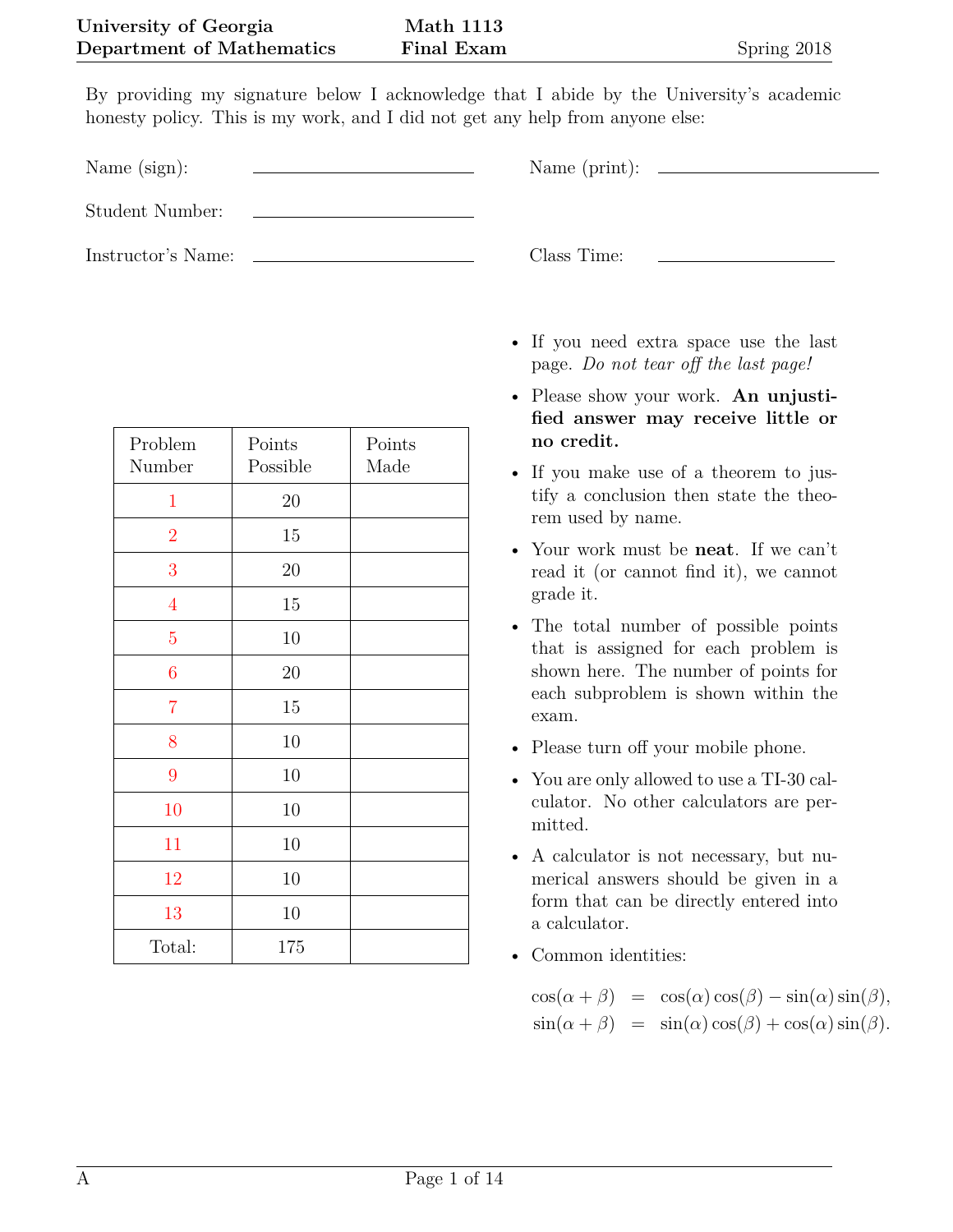- <span id="page-1-0"></span>1. Determine all values of *x* that satisfy each equation below. Print your answer(s) in the box provided, and **your answer(s) should be exact.** (No decimal approximations.)
	- (a) [5 pts]  $3x^2 = 5x$

 $x =$ 

(b) [5 pts]  $e^{2x+1} = 8$ 

 $x =$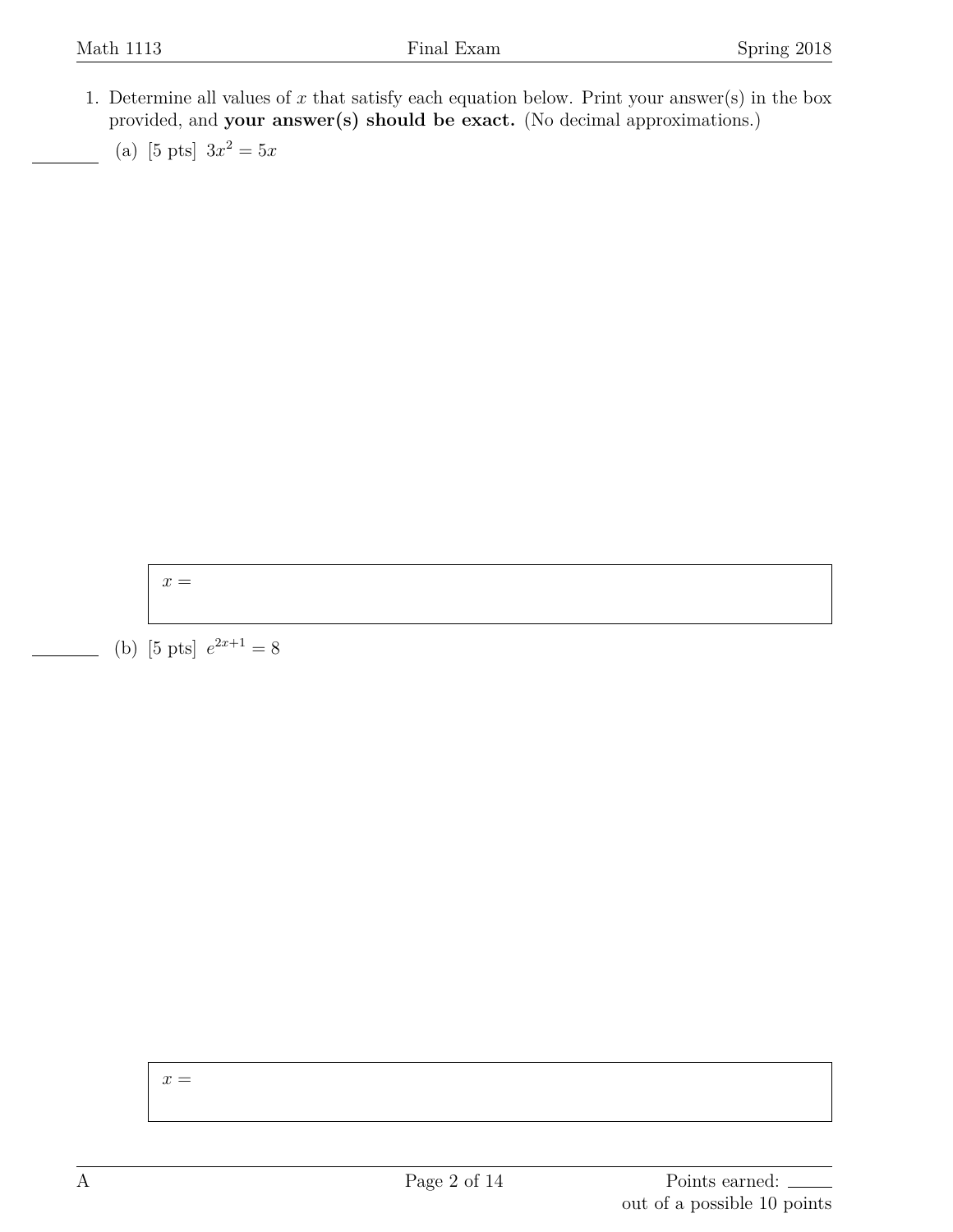(c) [5 pts]  $\ln(4x + 1) = 5$ 

 $x =$ 

(d) [5 pts]  $\tan(3x+1) = \sqrt{3}$ (Determine only the smallest, positive value of *x*, and your answer should be in radians.)

 $x =$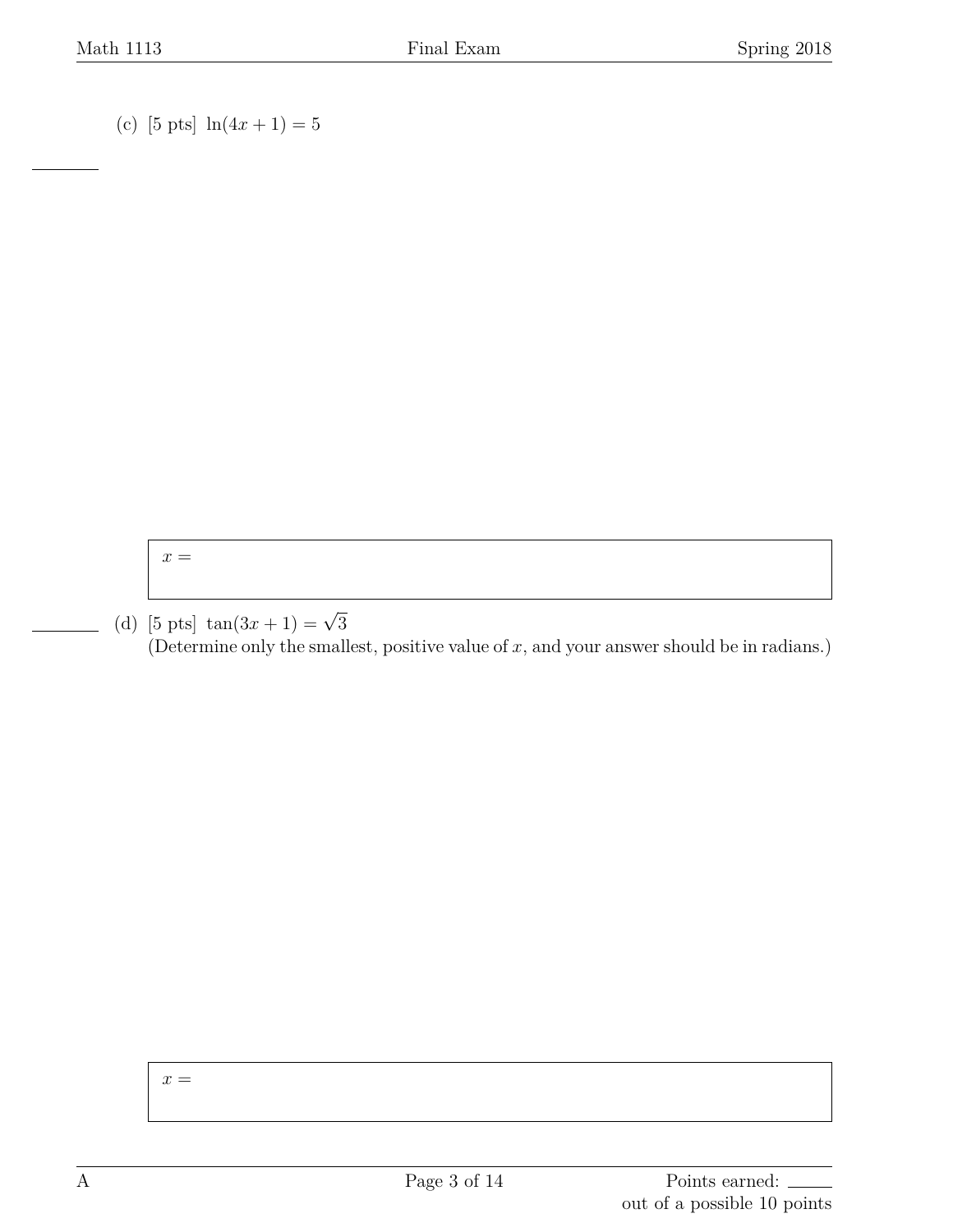<span id="page-3-0"></span>2. Given the plot of  $g(x)$  in the following figure, make a sketch of each of the functions requested below.





(b) [5 pts] Make a sketch of  $g(x + 1) - 3$ .

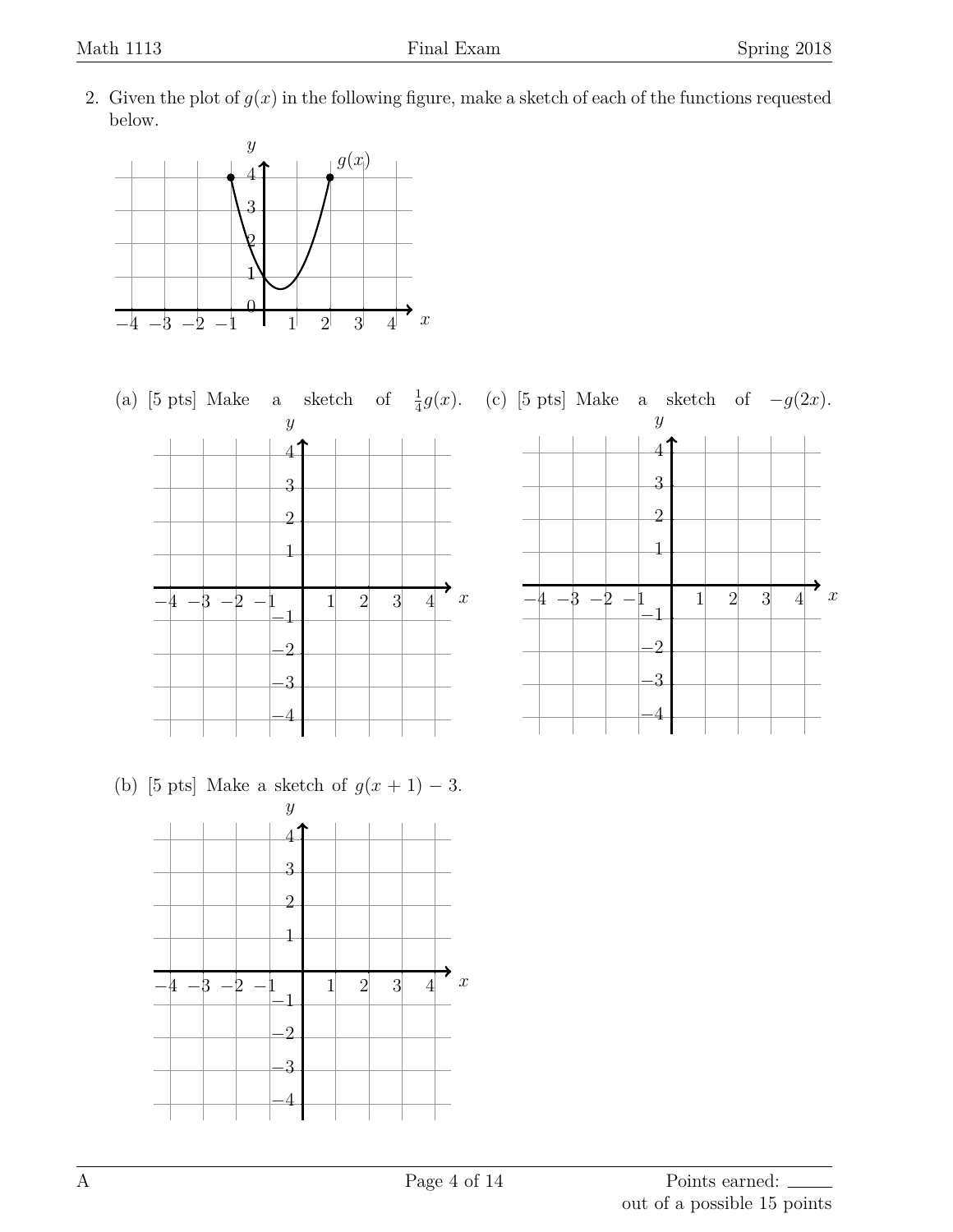<span id="page-4-0"></span>3. Answer each of the questions below. The functions *f* and *g* are defined using the following tables. If a value does not exist briefly state why the value does not exist.

| t.             | (t) | t. | q(t) |
|----------------|-----|----|------|
| $\Box$         |     |    |      |
| 1              | ٠,  |    | ر.   |
| $\overline{2}$ | 2   |    |      |
| 3              | Ц   |    | r    |

(a) [5 pts] Determine the value of  $f(g(1))$ .

(b) [5 pts] Determine the value of  $g(f(1))$ .

(c) [5 pts] Determine the value of  $g^{-1}(f(2))$ .

(d) [5 pts] Determine the domain of  $g(f(t))$ .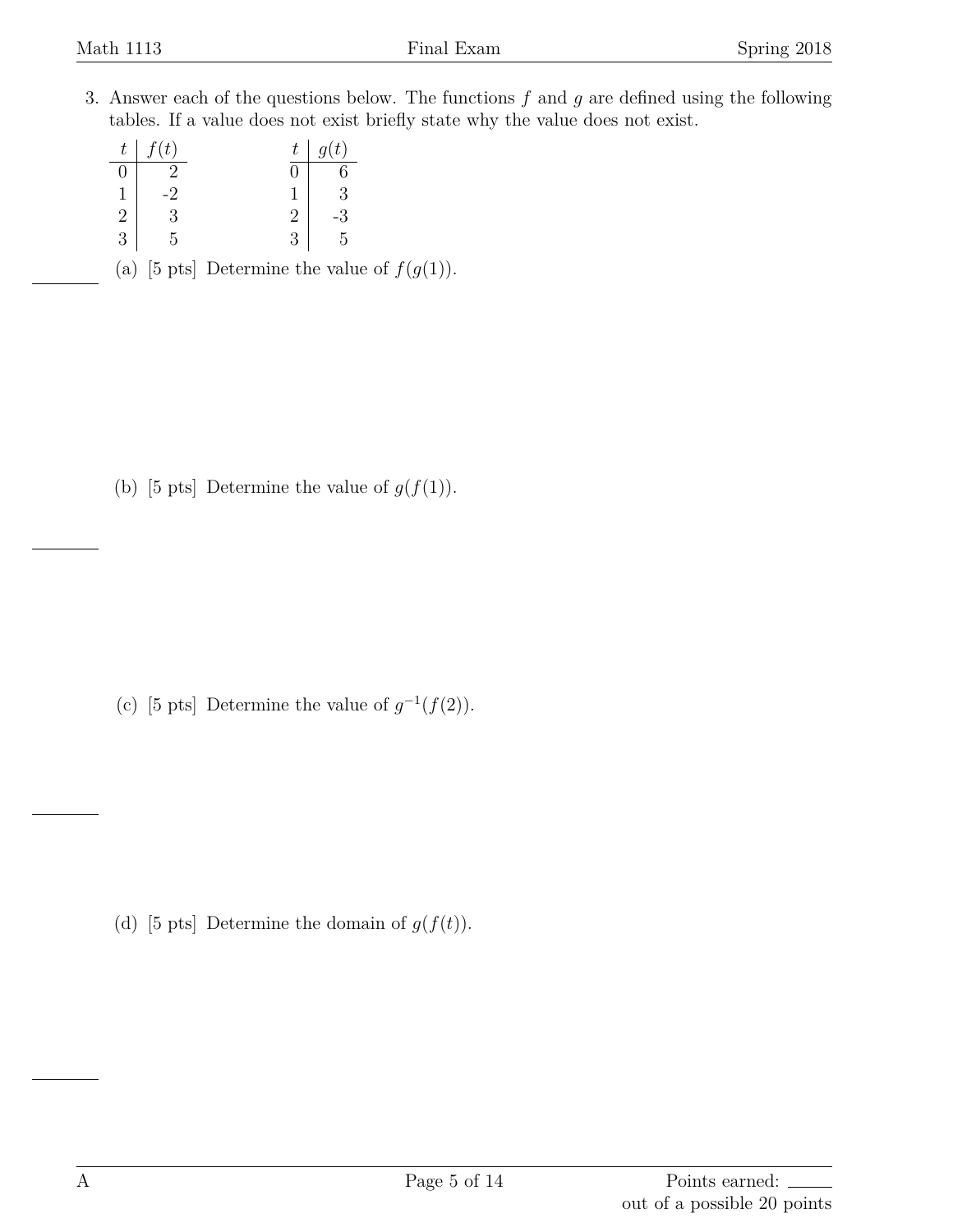- <span id="page-5-0"></span>4. For each scenario below circle the phrase that best describes the **kind** of function that will best approximate the phenomena described.
	- (a) [5 pts] The amount of money in a bank account as a function of time. The interest is compounded monthly, and there are no withdrawals.

|                                                                            | Linear   | Quadratic | Exponential | Logistic | Trigonometric |  |  |  |
|----------------------------------------------------------------------------|----------|-----------|-------------|----------|---------------|--|--|--|
|                                                                            | Function | Function  | Function    | Function | Function      |  |  |  |
| (b) [5 pts] The cost of an option increases in time at a constant rate.    |          |           |             |          |               |  |  |  |
|                                                                            | Linear   | Quadratic | Exponential | Logistic | Trigonometric |  |  |  |
|                                                                            | Function | Function  | Function    | Function | Function      |  |  |  |
| (c) $[5 \text{ pts}]$ The height of a pendulum that swings back and forth. |          |           |             |          |               |  |  |  |
|                                                                            | Linear   | Quadratic | Exponential | Logistic | Trigonometric |  |  |  |
|                                                                            | Function | Function  | Function    | Function | Function      |  |  |  |

<span id="page-5-1"></span>5. [10 pts] Verify that the relationship

$$
\frac{\sin(\omega) - \csc(\omega)}{\csc(\omega)} = -\cos^2(\omega)
$$

is an identity. Show your work and justify your conclusions.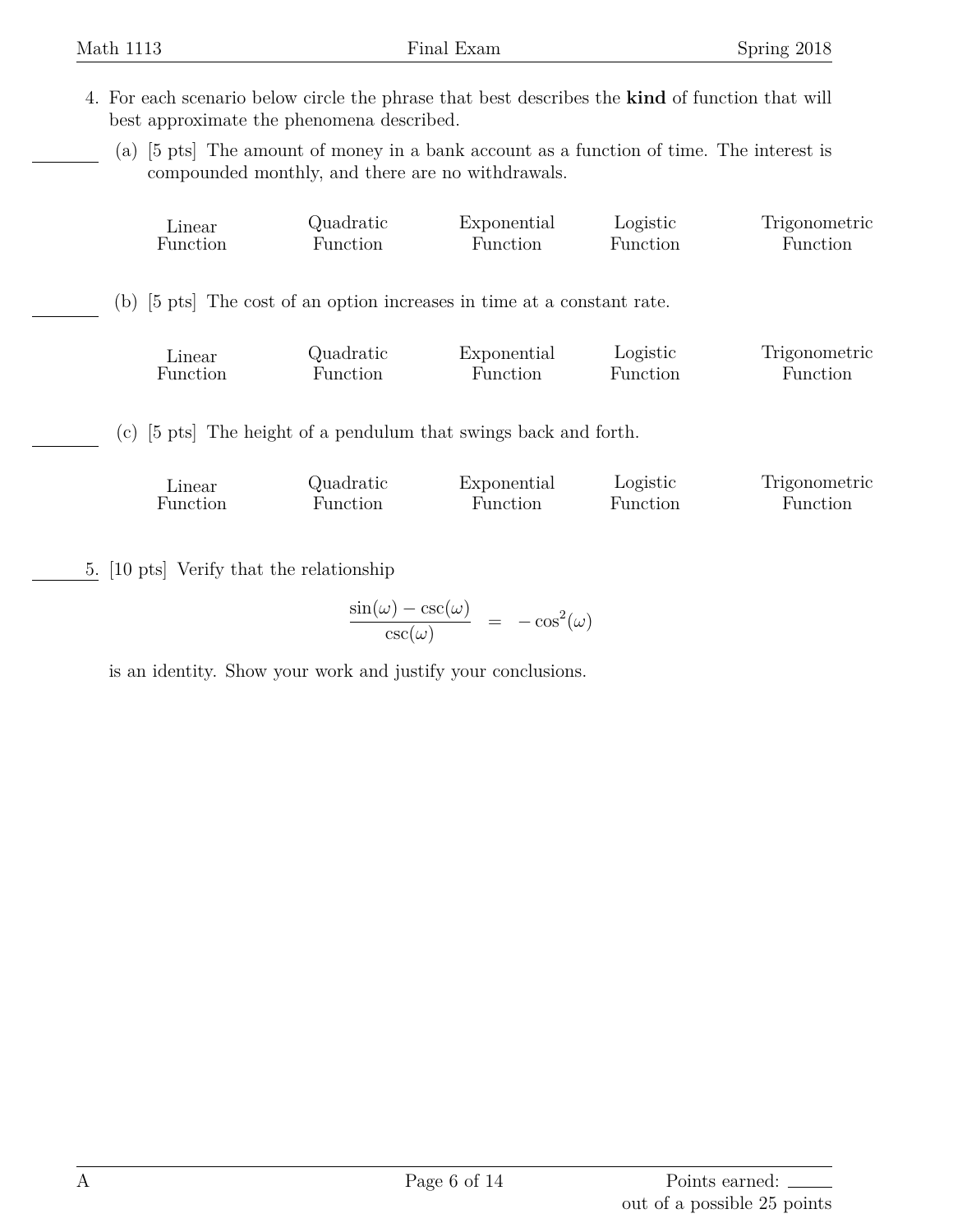- <span id="page-6-0"></span>6. For each situation below determine an equation that satisfies the criteria. In each case use proper notation. (If the resulting function is a piecewise defined function, then you should use the correct notation for a piecewise defined function.)
	- (a) [5 pts] Circle of radius 4 centered at  $(8, -3)$ .

(b) [5 pts] A function defined for  $0 \le x \le 6$ . For  $0 \le x \le 2$  the function is a line that has slope 2 and goes through the point (1*,* 4). For the rest of the domain the function is a line that goes through the points  $(3, 1)$  and  $(5, 4)$ .

(c) [10 pts] A cosine function,  $y = A \cos(bx + c) + d$ , is shown below, where A, b, c, and d are constants. If *A* and *b* are positive numbers determine a formula for the function. (Each square is one unit wide and one unit high.)

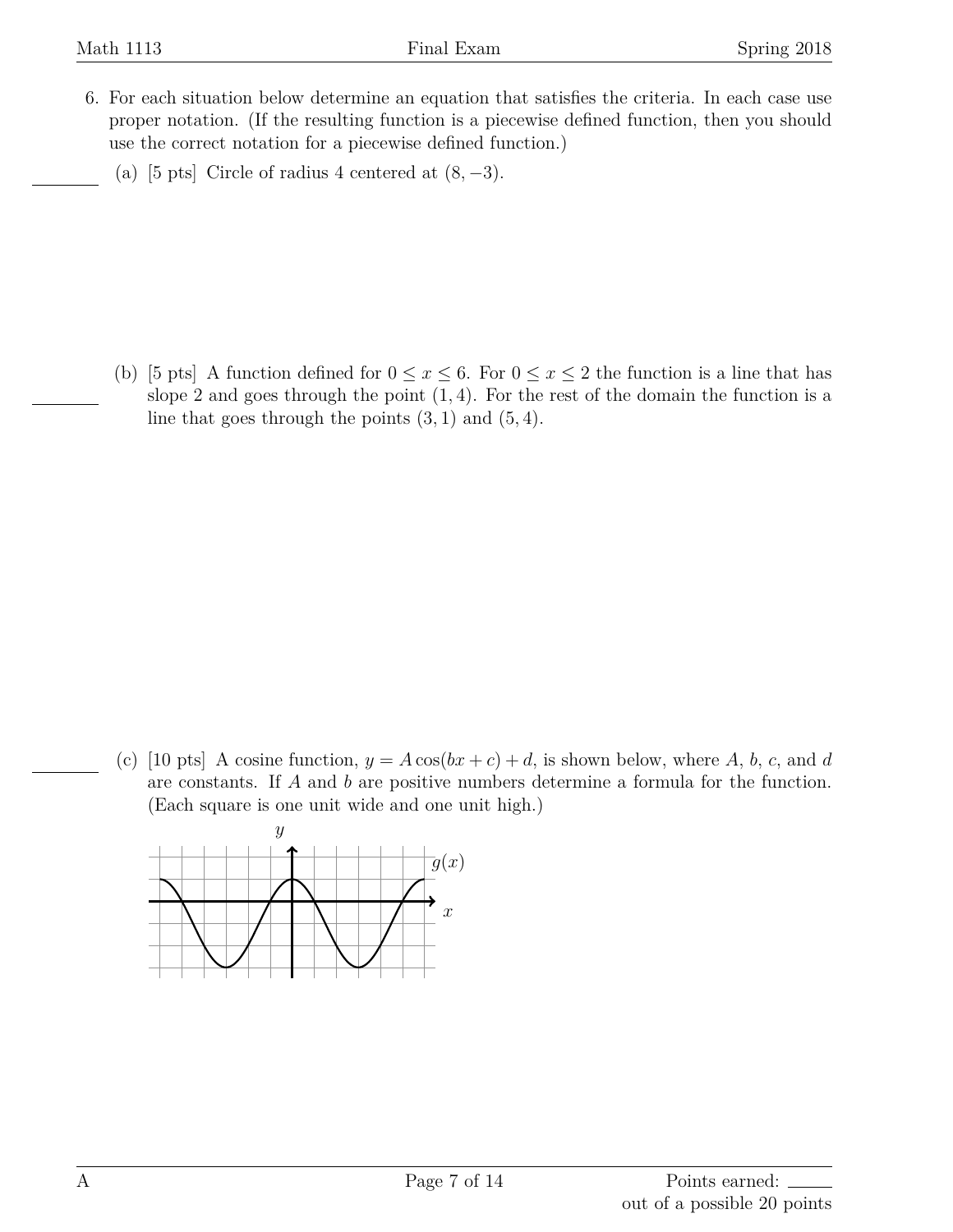<span id="page-7-0"></span>7. The following questions refer to the function

$$
h(x) = e^{3x} - 8.
$$

(a) [5 pts] Determine the inverse of the function.

(b) [5 pts] Determine the range and the domain of the inverse of *h*.

(c) [5 pts] Express the function as a composition of two other functions so that  $h(x) =$ *f*(*g*(*x*)). Your choice should not be  $f(x) = x$  nor  $g(x) = x$ .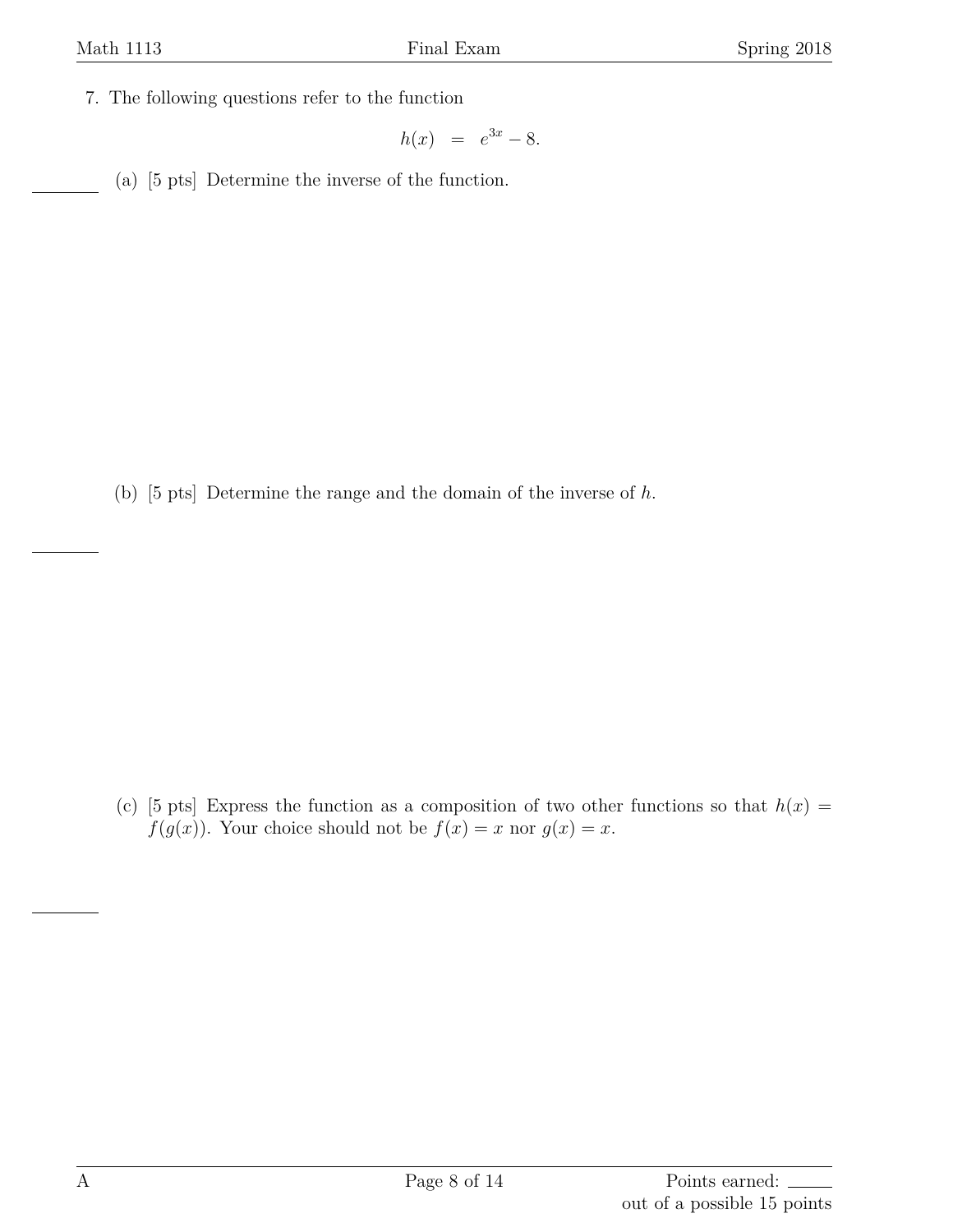<span id="page-8-0"></span>8. [10 pts] A vial of radioactive material is found at a site where it was left unattended. At the time the vial was found there was 10 grams of material. Four days later it is estimated that there is 8 grams of material. Determine how much material will be in the vial twelve days after it was found.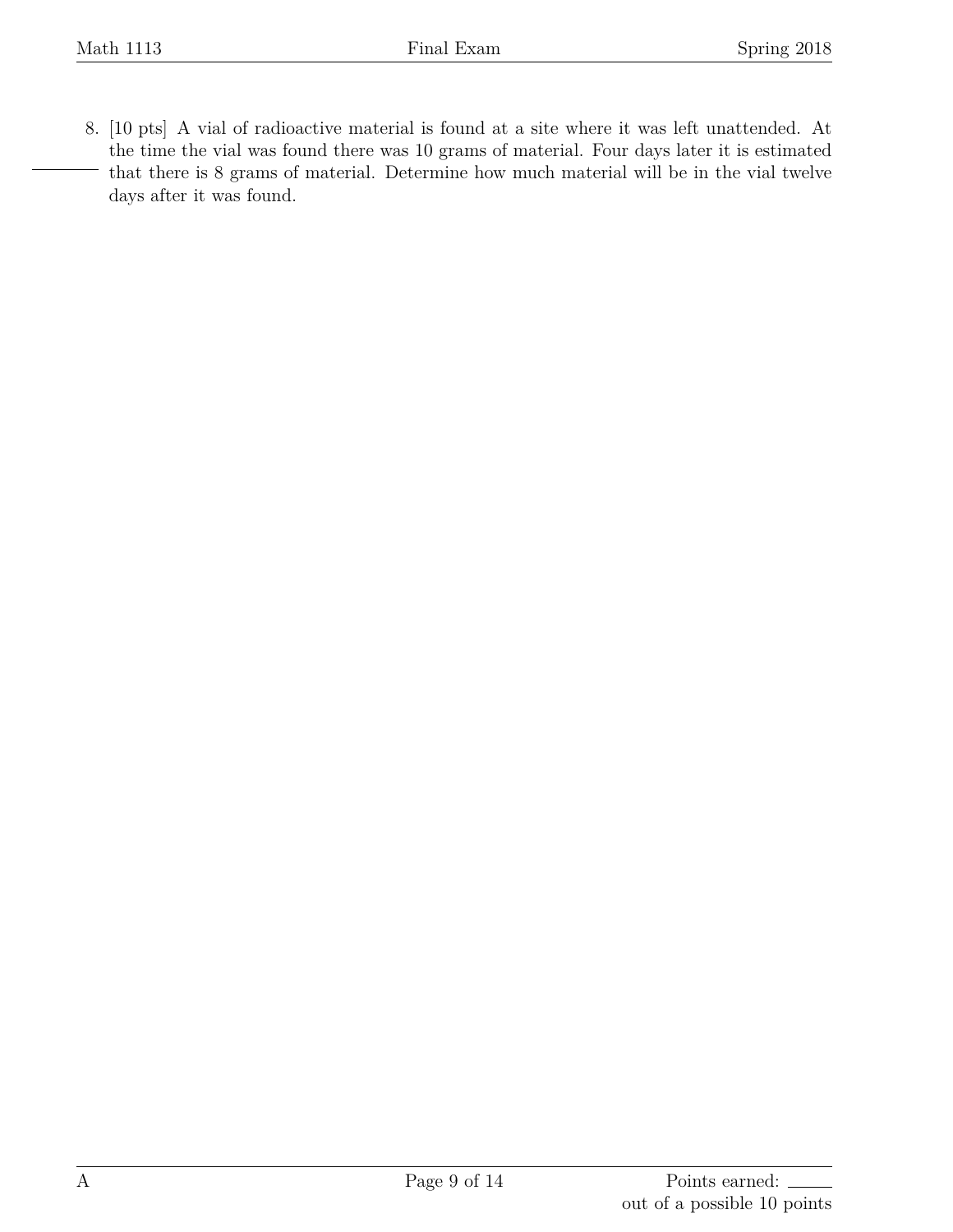- <span id="page-9-0"></span>9. Answer each of the following.
	- (a) [5 pts] Determine the exact numerical value of arccos  $\left(\cos\left(\frac{5\pi}{2}\right)\right)$ 3 )).

(b) [5 pts] Determine an alternate formula for tan (arcsin (*x*)) that does not contain any trigonometric functions.

<span id="page-9-1"></span>10. [10 pts] A helicopter will take off from a landing pad, and it will rise straight up at a constant speed of four meters per second. A camera will be placed 200 meters away from the pad and will be aimed at the helicopter. What should the angle of elevation of the camera be 30 seconds after the helicopter takes off?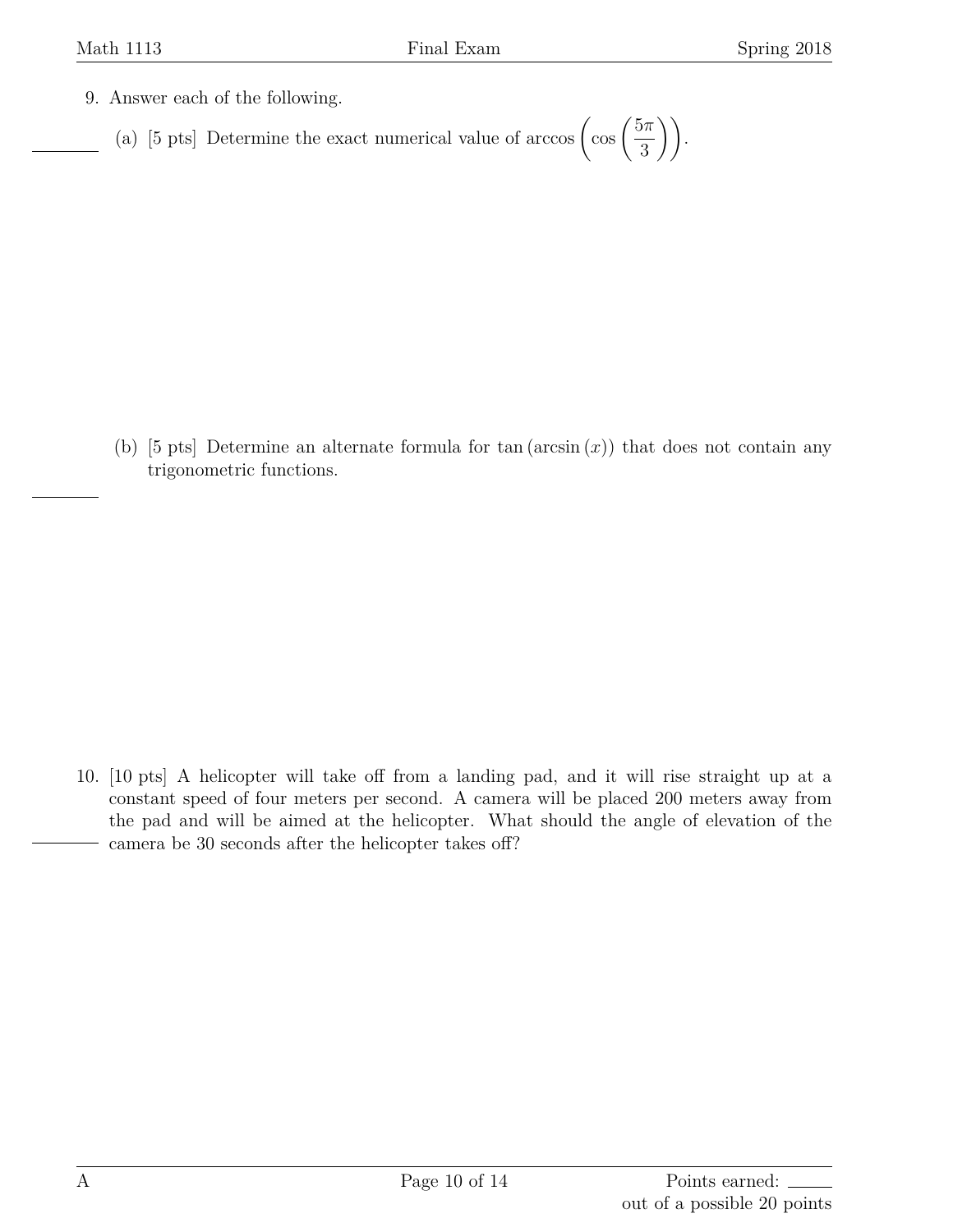- <span id="page-10-0"></span>11. A Ferris wheel has a radius of 20 meters, and the center of the wheel is 23 meters off the ground. At the initial time a seat is at the bottom of the wheel.
	- (a) [5 pts] A couple sit in the bottom seat, and the wheel is rotated  $\frac{2\pi}{3}$  radians counterclockwise. What is the seat's height above the ground?

(b) [5 pts] The Ferris wheel moves with a constant rate of revolution, and it makes one revolution every 3 minutes. Determine the height above the ground of the seat at any time.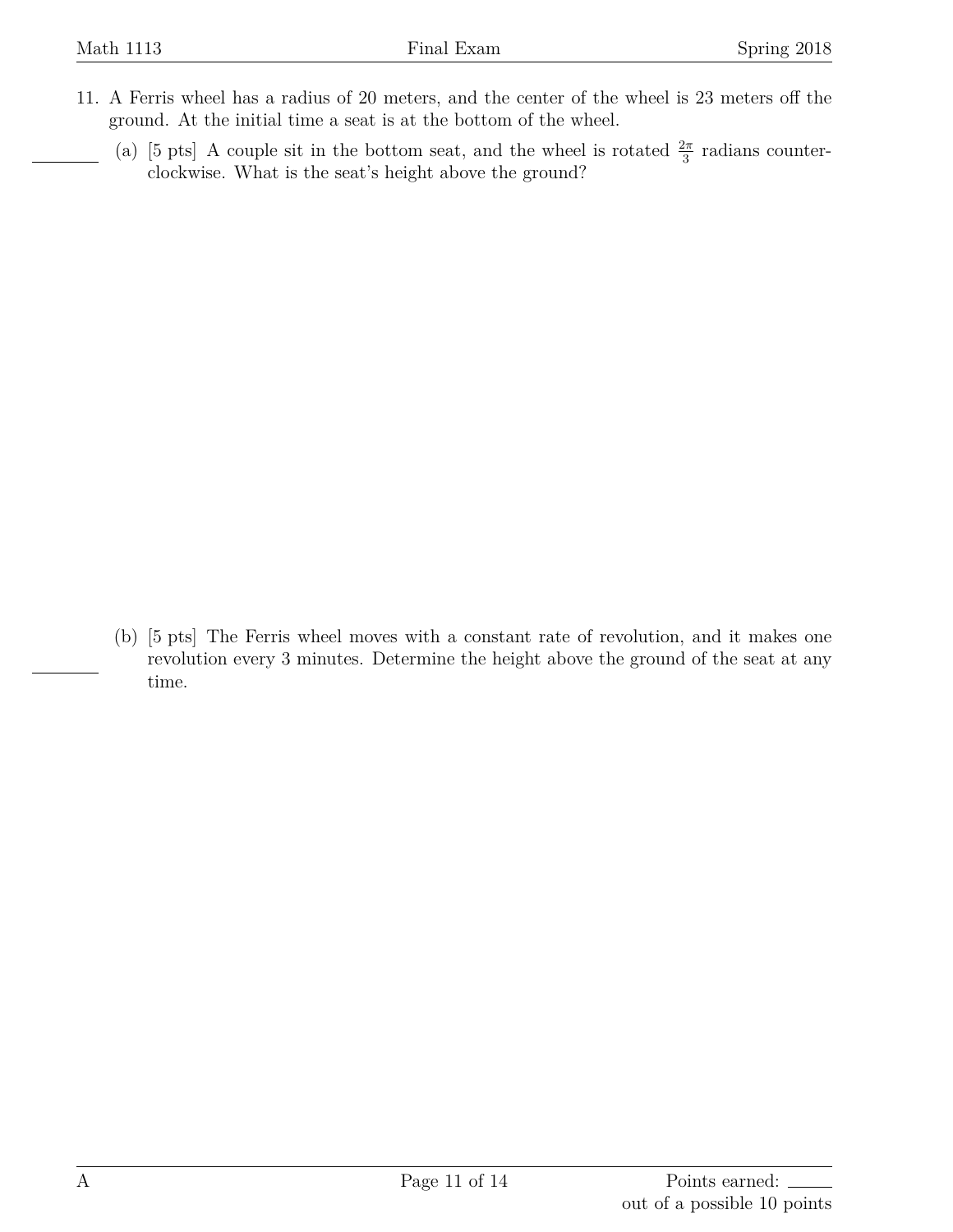<span id="page-11-0"></span>12. [10 pts] A car travels along a circle and makes an angle of 23*◦* (degrees) around the circle. The inside wheel travels a distance of 4m, and the outside wheel travels a distance of 4.8m. How wide is the car?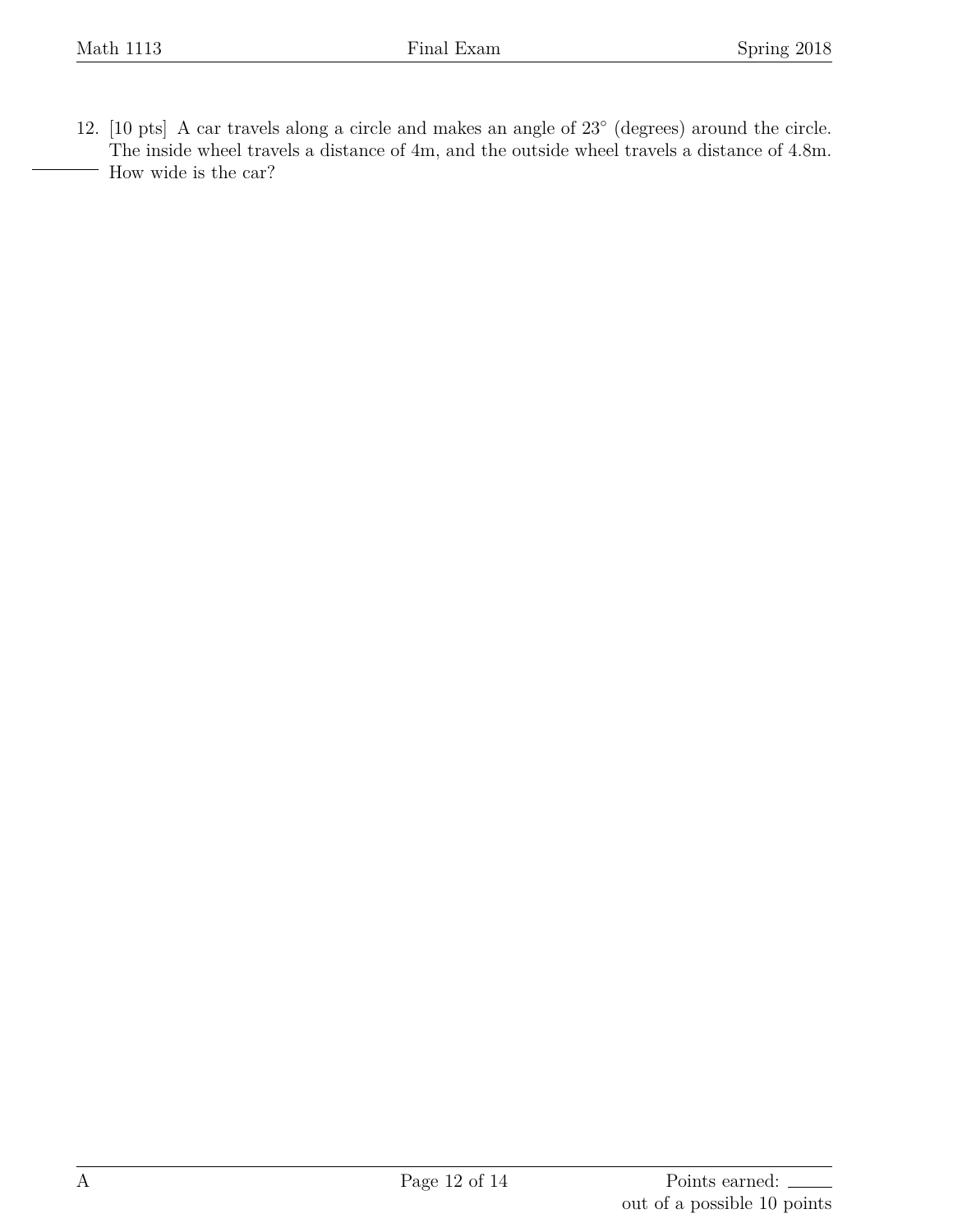<span id="page-12-0"></span>13. [10 pts] Determine the numbers whose sum is 30 and their product is as large as possible. (Show your work and justify your answers mathematically.)